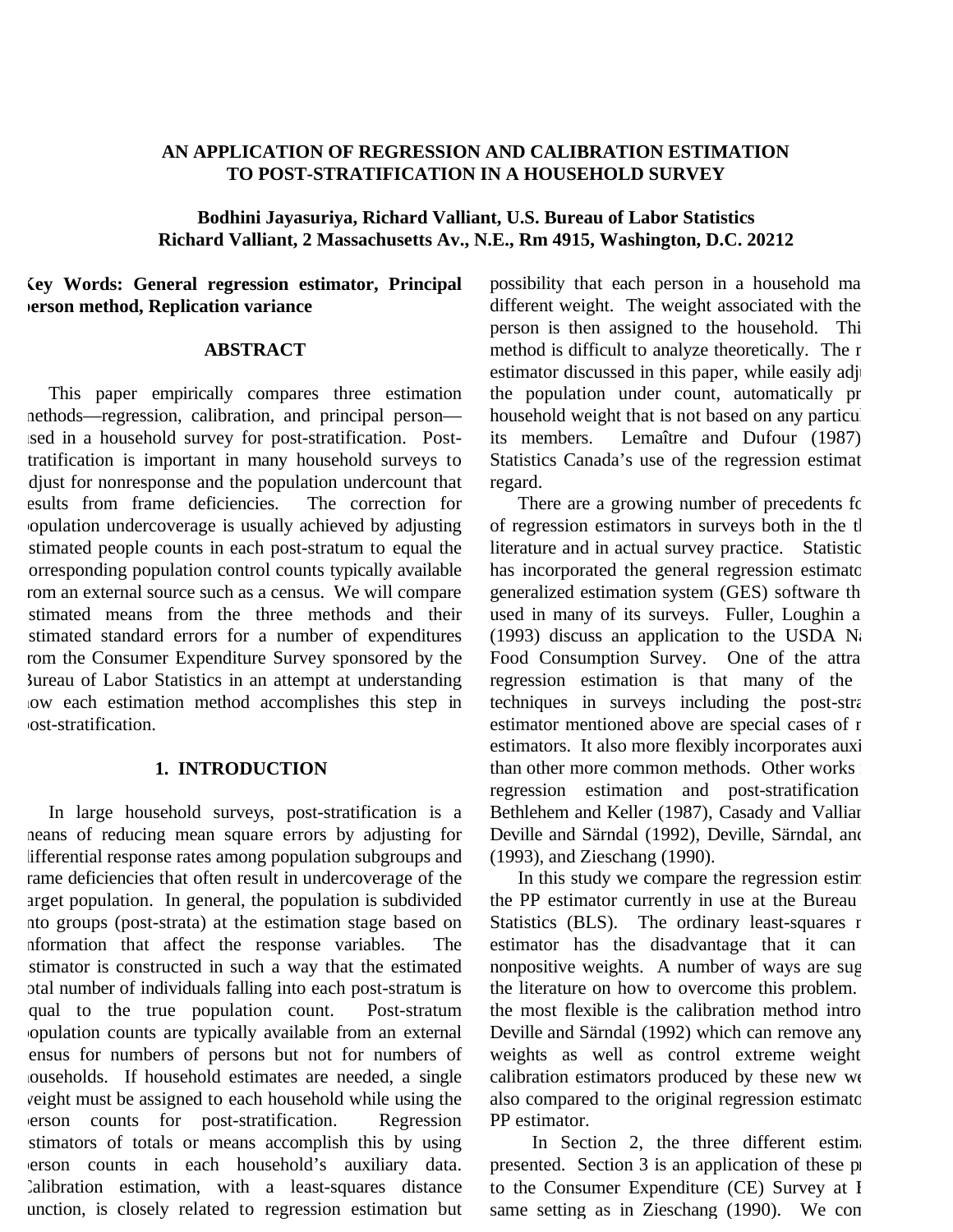## **2. REGRESSION, CALIBRATION, AND PRINCIPAL PERSON ESTIMATION**

First, we give a brief introduction to the regression estimator. A sample *s* of size *n* is selected from a finite population  $U$  of size  $N$ . Let the probability of selection of he  $i^{\text{th}}$  unit be  $\pi_i$ . The sample could be two-stage and the unit could be either the primary sampling unit or the econdary sampling unit. There is no need here to complicate the notation with explicit subscripts for the lifferent stages of sampling. Let the variable of interest be lenoted by *y* and suppose that its value at the  $i^{\text{th}}$  unit,  $y_i$ , s observed for each  $i \in s$ . Assume the existence of *K* uxiliary variables  $x_1, x_2, ..., x_k$  whose values at each  $i \in s$ re available. Define  $\mathbf{x}_i = (x_{i1}, x_{i2}, \dots, x_{iK})'$ , for each  $i \in U$ , where  $x_{ik}$  denotes the value of the variable  $x_k$  at unit *i*. Let  $X = (X_1, ..., X_K)$  denote the *K*-dimensional vector of nown population totals of the variables  $x_1, x_2, \ldots, x_k$ . The egression estimator is then motivated by the working nodel  $\xi$  :

 $y_i = \beta_1 x_{i1} + \beta_2 x_{i2} + \ldots + \beta_k x_{ik} + \varepsilon_i$  (2.1) or  $i = 1, ..., N$ . Here,  $\beta_1, ..., \beta_k$  are unknown model varameters. The  $\varepsilon_i$  are random errors with  $E_{\varepsilon}(\varepsilon_i) = 0$  and var $\varepsilon(\varepsilon_i) = \sigma_i^2$  for  $i = 1, ..., N$ . The term working model" is used to emphasize the fact that the model is likely to be wrong to some degree. In the CE, *yi* might be the total food expenditures by the consumer unit CU) and the  $x_{ik}$ 's might be various CU characteristics like numbers of people of different ages, or CU income, that have an effect on the CU's expenditure on food. The variance of expenditures might be dependent on CU size so hat having  $\sigma_i^2$  proportional to the number of persons in he CU might be reasonable. Then, a linear regression estimator of the population total of *y* is defined to be

$$
\hat{\mathbf{y}}_R = \hat{\mathbf{y}}_\pi + (\mathbf{X} - \hat{\mathbf{x}}_\pi)'\hat{\beta}
$$
 (2.2)

where  $\hat{y}_n$  denotes the  $\pi$ -estimator (or Horvitz-Thompson stimator) of the population total of *y*, i.e.,  $\hat{y}_n = \sum_{i \in \mathcal{S}} a_i y_i$ , where  $a_i = 1/\pi_i$ . Also,  $\hat{\mathbf{x}}_{\pi} = (\hat{x}_{1\pi}, \dots, \hat{x}_{K\pi})'$  is the vector of  $\pi$ -estimators of the population totals of the variables  $x_1, x_2, \ldots, x_k$  and

$$
\hat{\beta} = \left(\hat{\beta_1}, \dots, \hat{\beta_K}\right)' = \left[\sum_{i \in S} \frac{a_i \mathbf{x}_i \mathbf{x}_i'}{\sigma_i^2}\right]^{-1} \sum_{i \in S} \frac{a_i \mathbf{x}_i y_i}{\sigma_i^2}.
$$
 (2.3)

Even if model (2.1) fails to some degree,  $\hat{y}_R$  will still have easonable design-based properties because, even though h dl i i h i \$ id i

The regression estimator  $\hat{y}_R$  can also be expres weighted sum of the sample  $y_i$ 's with *i* th weight,

$$
w_i = a_i \left[ 1 + (\mathbf{X} - \hat{\mathbf{x}}_\pi)' \left( \sum_{i \in \mathcal{S}} \frac{a_i \mathbf{x}_i \mathbf{x}'_i}{\sigma_i^2} \right)^{-1} \frac{\mathbf{x}_i}{\sigma_i^2} \right].
$$

From (2.4) it is easily seen that the known populat are exactly reproduced for the auxiliary variables.

The estimator of  $\beta$  in (2.3) does not accoun correlation among the errors in model (2.1). In populations, units that are geographically near ea e.g., CU's in the same neighborhood, may be  $\circ$ Using a full covariance matrix **V** may be mo optimal (e.g., see Casady and Valliant 1993 1992). Though use of a full covariance matrix lower the variance of  $\hat{\beta}$ , the elements of **V** will d the particular *y* being studied, and estimation generally a nuisance. Consequently, it is intere practical to consider the simple case of  $V = diag($ leads to (2.2). Note that when the design  $var_{p}(\hat{y}_{R})$  is estimated, it will be necessary to use that properly reflects clustering and other complexities.

The regression estimator has the disadvantage weights can be unreasonably large, small or even The calibration estimators of Deville and Särnda introduced next, add constraints to restrict the si weights. Calibration estimators are formed by min given distance,  $F$ , between some initial weight final weight, subject to constraints. The constr involve the available auxiliary variables thus inco them into the estimator. The regression presented above is a special case of the c estimator in which  $F$  is defined to be the general squares (GLS) distance  $F(w_i, a_i) = a_i c_i (w_i / a_i - 1)^2 / 2$  for  $i = 1, ..., n, v$ known, positive weight (e.g.,  $c_i = \sigma_i^2$  or  $c_i = 1$ ) a with unit  $i$ , and  $w_i$ , the final weight. The tota distance  $\sum_{i \in S} F(w_i, a_i)$  is minimized subject constraints,  $\sum_{i \in S} w_i \mathbf{x}_i = \mathbf{X}$ . In this form, the weig regression estimator of the population total of  $y$ (2.4) can be written as,

$$
w_i = a_i g(c_i^{-1} \lambda' \mathbf{x}_i)
$$
  
..., *n* where  

$$
g(u) = 1 + u,
$$

for  $i = 1$ ,

for  $u \in \mathcal{R}$  and  $\lambda$  is a Lagrange multiplier evaluat minimization process. The calibration weights c the unreasonably extreme values resulting in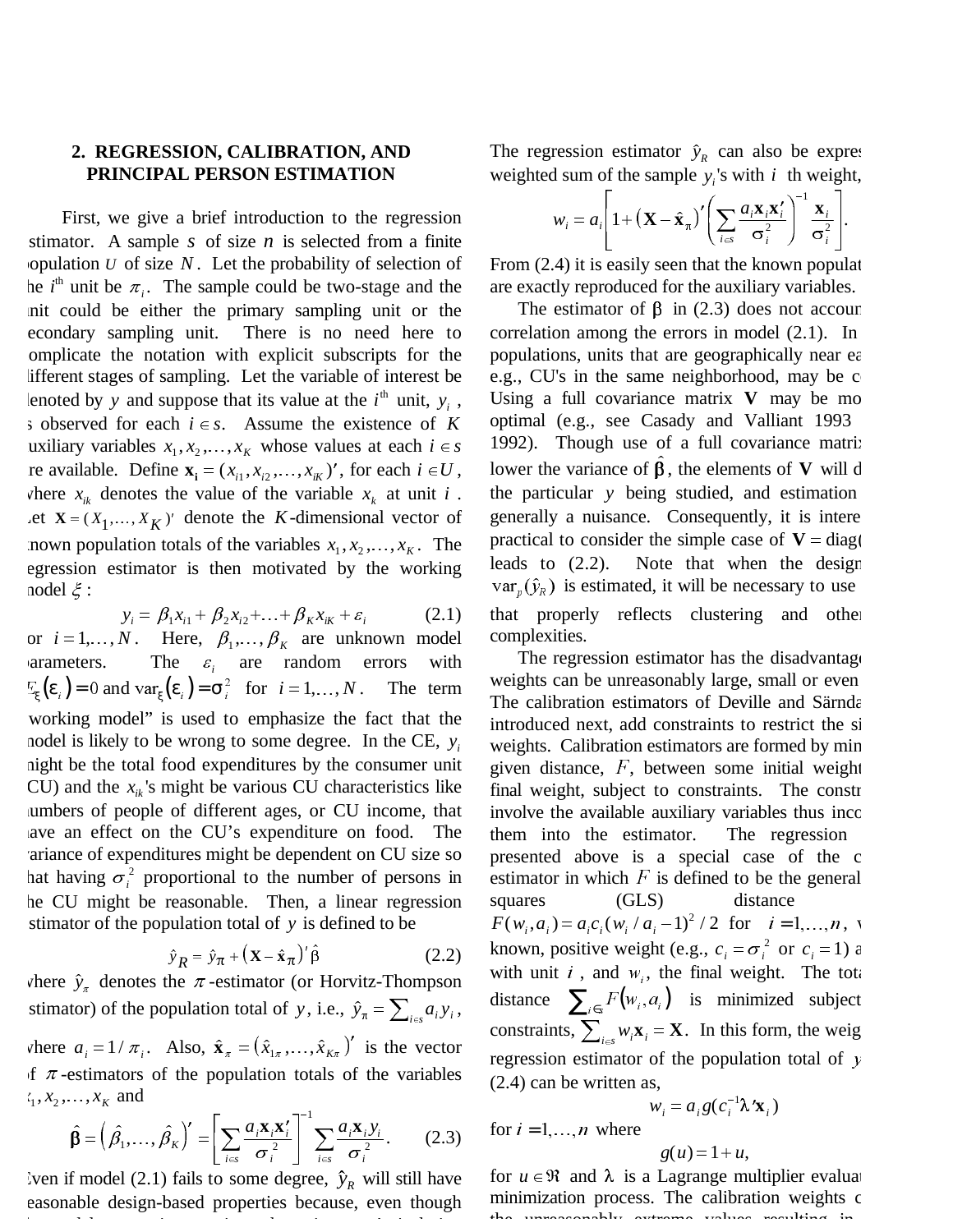hosen in such a way as to reflect the desired restrictions In the weights. Choosing  $L>0$  ensures that the weights re positive, and  $U$  is picked to be appropriately small to prohibit large weights. The calibration weights must be olved for iteratively; one easily programmed algorithm is given in Stukel and Boyer (1992).

In most household surveys, post-stratification serves primarily as an adjustment for undercoverage of the target population by the frame and the sample. In the U.S., there are no reliable population counts of households to use in post-stratification. Consequently, population counts of persons are used for the post-strata control totals. This lisagreement in the unit of analysis (the household) and the unit of post-stratification (the person) when a household haracteristic is of interest led to the development of the PP method that is used in the CE and Current Population Surveys.

In the PP method described in Alexander (1987), a household begins the weighting process with a single base veight,  $a_i$ , that is then adjusted for nonresponse. The adjusted weight is assigned to each person in the household and the person weights are then further adjusted to force hem to sum to known population controls of persons by age, race, and sex. This last adjustment can result in persons having different weights within the same household. The household is then assigned the weight of he person designated as the "principal person" in the household. This method has an element of arbitrariness and is difficult to analyze mathematically. The regression and calibration estimators can be formulated in such a way hat population person controls are satisfied, all persons in a household retain the same weight, and no arbitrary choice mong person weights is needed to assign a household weight.

#### **3. AN APPLICATION**

We compare the three estimators (i.e., regression, estricted calibration (with  $L=5$ ,  $U=4$ ), and principal person) by an application to the estimated means and their estimated standard errors for a number of expenditures rom the CE Survey sponsored by the Bureau of Labor Statistics.

The CE Survey gathers information on the spending patterns and living costs of the American consumers. There are two parts to the survey, a quarterly interview and a weekly diary survey. The Interview Survey collects letailed data on the types of expenditures which espondents can be expected to recall for a period of three

 $n = 5156$  CU's were used. The CE Survey's prim of analysis is the consumer unit, an economic fam a household. A consumer unit (CU) consists of in in the household who share expenditures. Thus, t be more than one CU in a household.

Five different sets of auxiliary variables were They were chosen by testing the adequacy of mofor the selected expenditures with different combin the available auxiliary variables. The 56 post-str on age/race/sex currently in use in the CE were The combinations of auxiliaries used to form the weights are given in Table 1. The number of variables in each model is given within parenthese on this information, weights  $(2.5)$  were computed given in (2.6)—regwts—and (2.7)—calwts. For regression and restricted calibration weights, w equal to the adjusted base weight, i.e.,  $1/\pi$ , nonresponse adjustment.

Table 1. Weights and their corresponding auxiliar variables. Number of cells are in parantheses.

| Weight  | <b>Auxiliary Variables</b>                      |
|---------|-------------------------------------------------|
| regwts0 | age/race/sec (56)                               |
| regwts1 | inter., age/race/sex, region, urban×region (18) |
| regwts2 | intercept, age/race/sex, region, urban×region,  |
|         | age of reference person, housing tenure, family |
|         | income before taxes (24)                        |
| calwts0 | age/race/sex $(45)$                             |
| calwts1 | inter., age/race/sex, region, urban×region (18) |
| calwts2 | intercept, age/race/sex, region, urban×region,  |
|         | age of reference person, housing tenure, family |
|         | income before taxes (24)                        |
| calwts3 | intercept, age/race/sex, region, urban×region,  |
|         | family income before taxes (truncated at        |
|         | \$500,000(19)                                   |
| calwts4 | intercept, age/race/sex, region, urban×region,  |
|         | age of reference person, housing tenure (23)    |
| PР      | age/race/sec (56)                               |

For this application, the population totals nec evaluate  $\mathbf{X} = (X_1, \dots, X_K)'$  were obtained mostly 1990 Census figures projected to 1992 and the Population Reports published by the U.S. Burea Census.

# **3.1 Comparisons of Weights and Estimated CU Counts**

A 121  $\pm$  1  $\pm$  1  $\pm$  1  $\pm$  1  $\pm$  1  $\pm$  1  $\pm$  1  $\pm$  1  $\pm$  1  $\pm$  1  $\pm$  1  $\pm$  1  $\pm$  1  $\pm$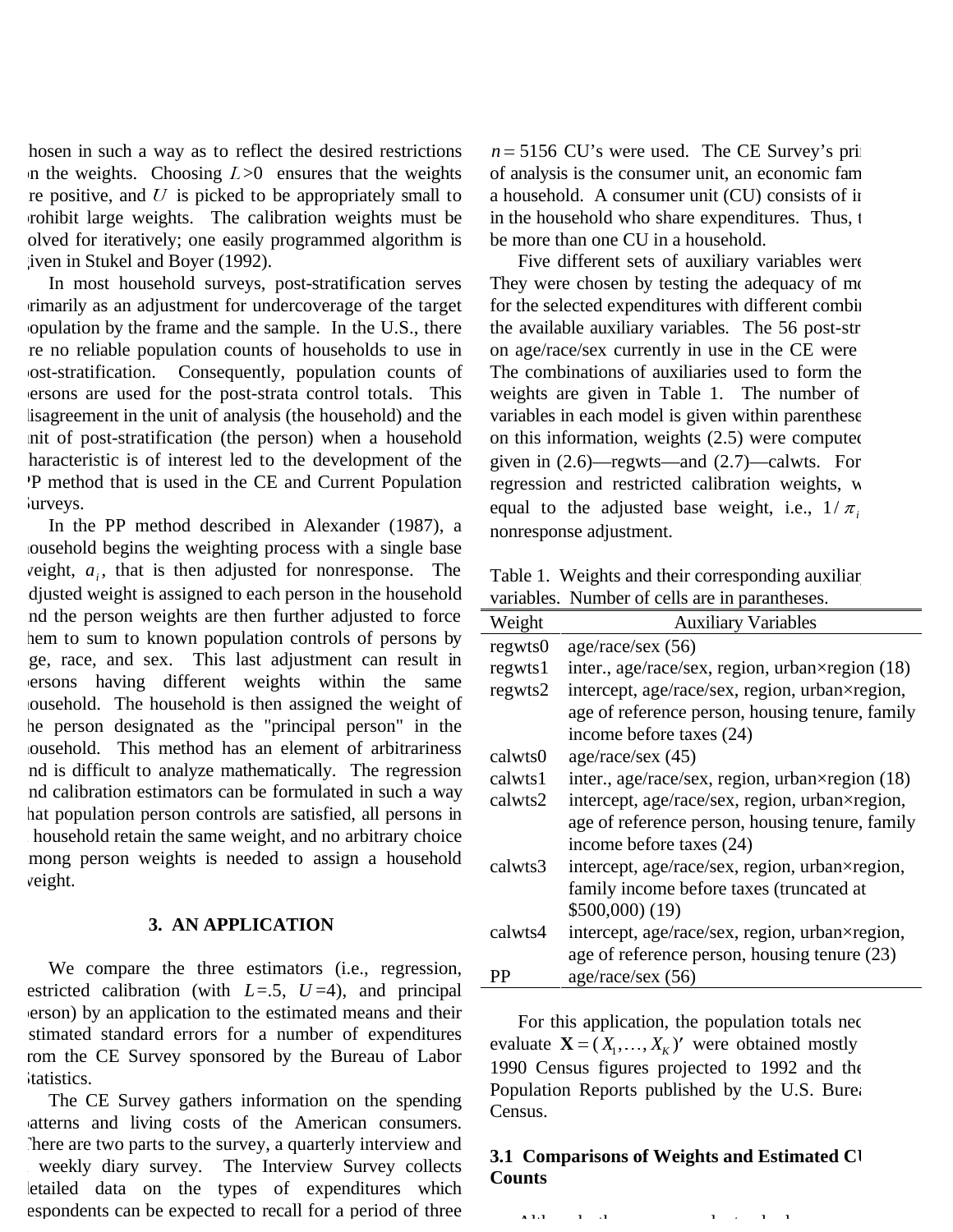eplicate weights, nearly half the sets for each of regwts0, egwts1 and regwts2 had some negative weights though he maximum number of negative weights for any replicate was 3. The negatives are a potential cause of inflated tandard errors, since the negative weights will be offset by arge positive weights in order for the fixed population control totals to be met in every replicate. Calwts, which estrict the deviation from the base weights by choosing  $L$  and *U* appropriately, (in this instance,  $L=0.5 > 0$ ) naturally did not produce any negative weights.

On examining scatter plots (not shown here) comparing ome of the different weights to each other, the PP and egwts0, while being substantially different from each other, exhibited final weights that can be considerably lifferent from the adjusted base weights. The adjustments an be either up or down. A less variable set of adjustments was apparent in regwts1, calwts0, and calwts1. Calwts1 and calwts4 were quite similar and both were lose to regwts1. The two sets of weights that involve the quantitative variable family income before taxes, calwts2 and calwts3, were closely related. Some CU's had calwts2 values larger than 60,000 but had calwts0, calwts1, calwts4 < 30,000. These CU's all had family incomes before taxes of a quarter of a million dollars or more. Thus, the nclusion of that variable in the calibrations did have a ubstantial impact on some units. We did use a control only on the grand total income; having controls by income lasses might have changed the weights on some of these ases.

Figure 1. Four sets of weights plotted against adjusted base weights. Reference lines correspond to *L*=.5 and  $U=2$ .



indicate that the PP weights and regwts0 do not to the restriction  $a_i / 2 \leq w_i \leq 2a_i$ .

Previous studies at BLS regarding ge regression estimation in the CE had concluded number of single person CU's was under estimated compared to the estimate produced by the PP met found minimal evidence of that phenomenon here indicated by the ratios shown in Table 2. It con ratio of the estimated number of CU's under the a procedures to that of the PP estimation procedure of CU.

Table 2. Estimated counts in thousands of CU's b size for PP weights and ratios of other estimated c the PP weights estimates. Ratios greater than 1.02 than 0.98 are highlighted.

| Weights   | <b>CU Size</b> |        |        |        |       |  |  |
|-----------|----------------|--------|--------|--------|-------|--|--|
|           | 1              | 2      | 3      | 4      | $5+$  |  |  |
| <b>PP</b> | 28,784         | 30,680 | 15,409 | 15,068 | 9,993 |  |  |
| regwts0   | 0.96           | 0.99   | 1.01   | 0.99   | 1.02  |  |  |
| regwts1   | 1.00           | 1.00   | 1.02   | 0.98   | 0.99  |  |  |
| regwts2   | 1.00           | 1.01   | 1.01   | 1.01   | 0.97  |  |  |
| calwts0   | 0.96           | 0.99   | 1.00   | 1.00   | 1.02  |  |  |
| calwts1   | 1.00           | 1.00   | 1.02   | 0.98   | 0.99  |  |  |
| calwts2   | 0.99           | 1.01   | 1.01   | 1.00   | 0.97  |  |  |
| calwts3   | 0.98           | 1.02   | 1.01   | 1.01   | 0.96  |  |  |
| calwts4   | 1.01           | 1.00   | 1.01   | 0.99   | 0.99  |  |  |

A similar table constructed by Composition of CU that while regwts0 and calwts0 estimato substantially different from PP for the category On 1+ children, for single person CUs they were not.

#### **3.2 Precision of Estimates from the Different M**

Although comparison of weights is instruc methods must ultimately be judged based on the estimated CU means and their precision. The errors of these estimators were computed via the of balanced half sampling (BHS) using 44 repl currently implemented in the CE for the PP estim BHS estimator is constructed to reflect the stra and the clustering that is used in the CE. expenditure estimates from the CE Survey are for various domains of interest, we computed the and the standard errors for a few chosen domain For each of these, the coefficient of variation computed and then its ratio to the cv of the PP was calculated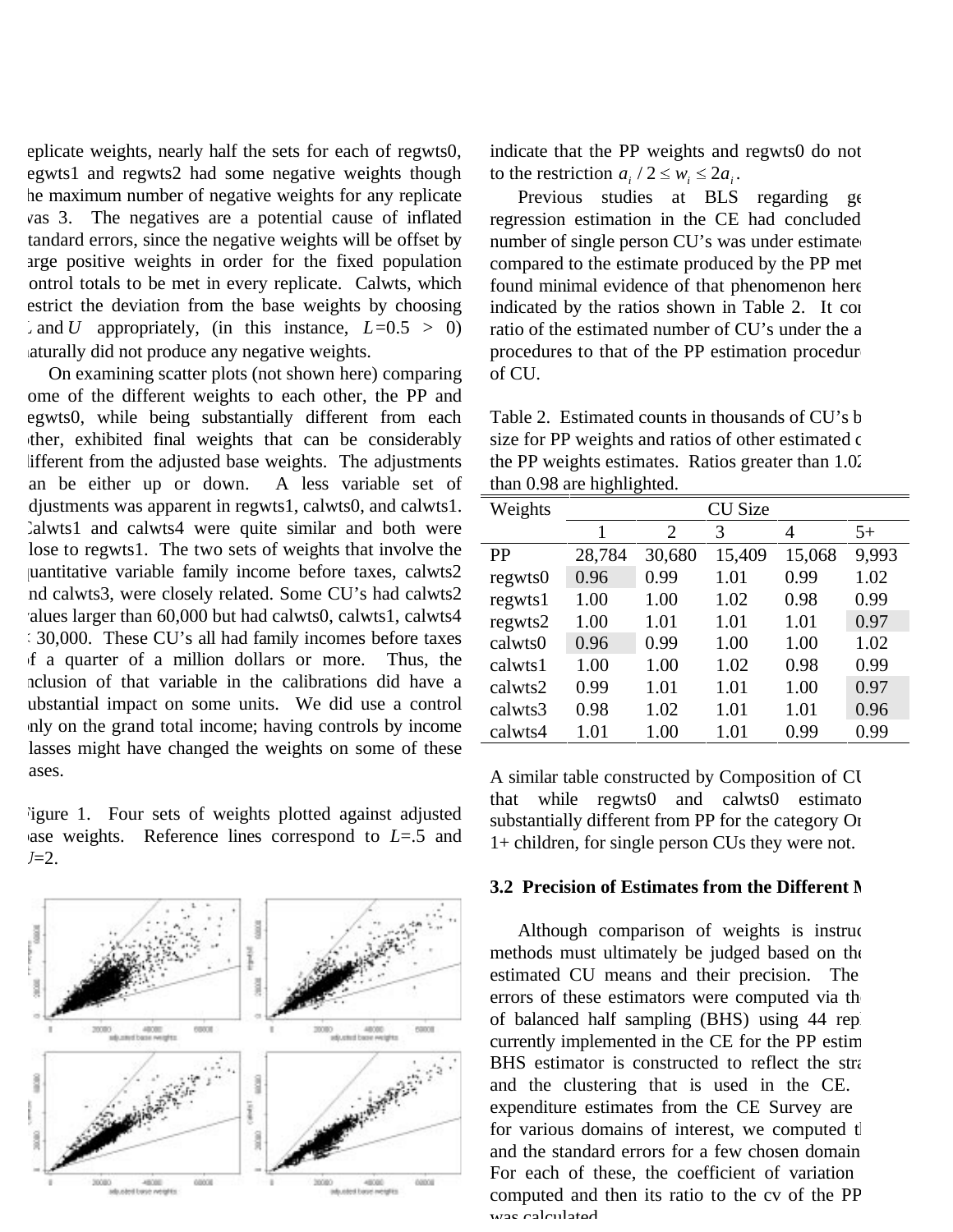expenditures, and for each of the following domains: Age of Reference Person, Region, Size of CU, Composition of Household, Household Tenure, and Race of Reference Person.

|  | Table 3. Ratios to CE cv to cv's for the different |  |  |  |  |  |
|--|----------------------------------------------------|--|--|--|--|--|
|  | weighting methods. The minimum ratio is            |  |  |  |  |  |
|  | highlighted in each row.                           |  |  |  |  |  |

| Expendit            |      | regwts |                | calwts |      |                |  |
|---------------------|------|--------|----------------|--------|------|----------------|--|
| <sub>tre</sub>      |      |        |                |        |      |                |  |
|                     | 0    | 1      | $\overline{2}$ | 0      | 1    | $\overline{2}$ |  |
| All Exp.            | 0.98 | 0.90   | 0.79           | 0.98   | 0.90 | 0.78           |  |
| helter <sup>{</sup> | 0.93 | 0.85   | 0.75           | 0.93   | 0.85 | 0.74           |  |
| <b>Jtilities</b>    | 1.08 | 1.03   | 0.94           | 1.07   | 1.03 | 0.88           |  |
| <b>urniture</b>     | 1.08 | 1.21   | 3.52           | 1.06   | 1.21 | 2.58           |  |
| Aaj. ap.            | 1.08 | 1.06   | 1.04           | 1.06   | 1.08 | 1.09           |  |
| All vehi.           | 0.90 | 0.89   | 0.98           | 0.91   | 0.89 | 0.98           |  |
| 2ars, (n)           | 0.95 | 0.91   | 1.01           | 0.96   | 0.91 | 1.02           |  |
| 2ars, (u)           | 0.98 | 0.94   | 0.96           | 0.97   | 0.94 | 0.97           |  |
| Gasol.,             | 1.17 | 1.11   | 1.03           | 1.12   | 1.10 | 0.99           |  |
| <b>I</b> ealth      | 1.05 | 0.97   | 0.86           | 1.07   | 0.97 | 0.85           |  |
| ducat.              | 0.92 | 0.93   | 1.04           | 0.91   | 0.93 | 1.06           |  |
| Contrib.            | 1.01 | 1.02   | 1.28           | 1.01   | 1.02 | 1.30           |  |
| ers.                | 1.00 | 0.97   | 1.64           | 1.01   | 0.98 | 1.24           |  |
| ns.                 |      |        |                |        |      |                |  |
| .ife, Ins.          | 1.08 | 1.02   | 1.53           | 1.08   | 0.98 | 1.38           |  |
| <i>Pensions</i>     | 1.00 | 0.99   | 1.75           | 1.01   | 0.99 | 1.34           |  |

n addition, ratios for all CU's, i.e., the total across the lomains, were computed for each expenditure and those or regwts 0, 1, 2 and calwts 0, 1, 2 are shown in Table 3. For All Expenditures, regwts2 and calwts2 with ratios of 79 and .78 provide substantial reduction in cv compared to PP. For less aggregated expenditures, regwts1 or calwts1 provide reasonably consistent improvements over PP without the losses incurred by some of the other weights or expenditures like Furniture, Personal insurance and pensions, and its subcategory Pensions and social security.

A trellis plot (Cleveland 1993) of the cv and mean atios for calwts0 and calwts1 by age of reference person is given in Figure 2. Calwts0 is pictured because it is the nearest calibration equivalent to the current method of post-stratification. Calwts1 appears to be the best of the alternatives we have examined in the sense of improving he All Expenditures estimates while providing consistent performance for individual expenditure groups. In each panel of the plot a vertical reference line is drawn at 1, the point of equality between the calibration results and those or the PP method The lower tier in the plot presents ratios tend to be less than 1, for most dom expenditures, and calwts1 is somewhat better than

Calwts2 and calwts3, which used family incortaxes as one of the auxiliaries, had somewhat performance for domains, sometimes makin improvements over PP but occasionally showin losses. This is connected to the nature of th income variable which had a substantial number with negative and zero values. These CU's v usefulness of this variable in predicting expenditur

Taking all of the above into consideration, calwts1 and calwts4 can be deemed a clear imp over the PP estimator. Calwts1 has the advantag negative weights over regwts1. Since calwts4 re auxiliary variables as opposed to calwts1's recommend calwts1 over all the other types of we have considered.

### **4. CONCLUSION AND FUTURE RESEA**

The objective of this study was to in alternatives to the principal person method for household weights that did not depend on the v one single member of the household. Different weights based on the regression estimation proced presented and their relative merits evaluated. R estimation incorporates the current surve stratification methods in which the weighted su persons in each post-stratum is forced to be eq independent census count of that number. accomplished via auxiliary variables that are inco into the regression model. It also automatically for each sample household a weight that does no on any single one of its members. In order to elim undesirable negative weights that can result from least-squares regression estimation, calibration e were adapted to the present problem. The c estimation procedure has the flexibility to res possible deviation of each final weight from its ba while adhering to the properties discussed above particular allows the constraint of positive weight calibration weights are easily computed via matrix software like  $S-Plus^{TM}$ .

Overall, the ordinary regression estimator calibration estimator both appeared to be an imp over the Principal Person estimator in terms coefficient of variation. For the future, the c estimators can be further refined by using the propregression estimation to choose the auxiliary varia